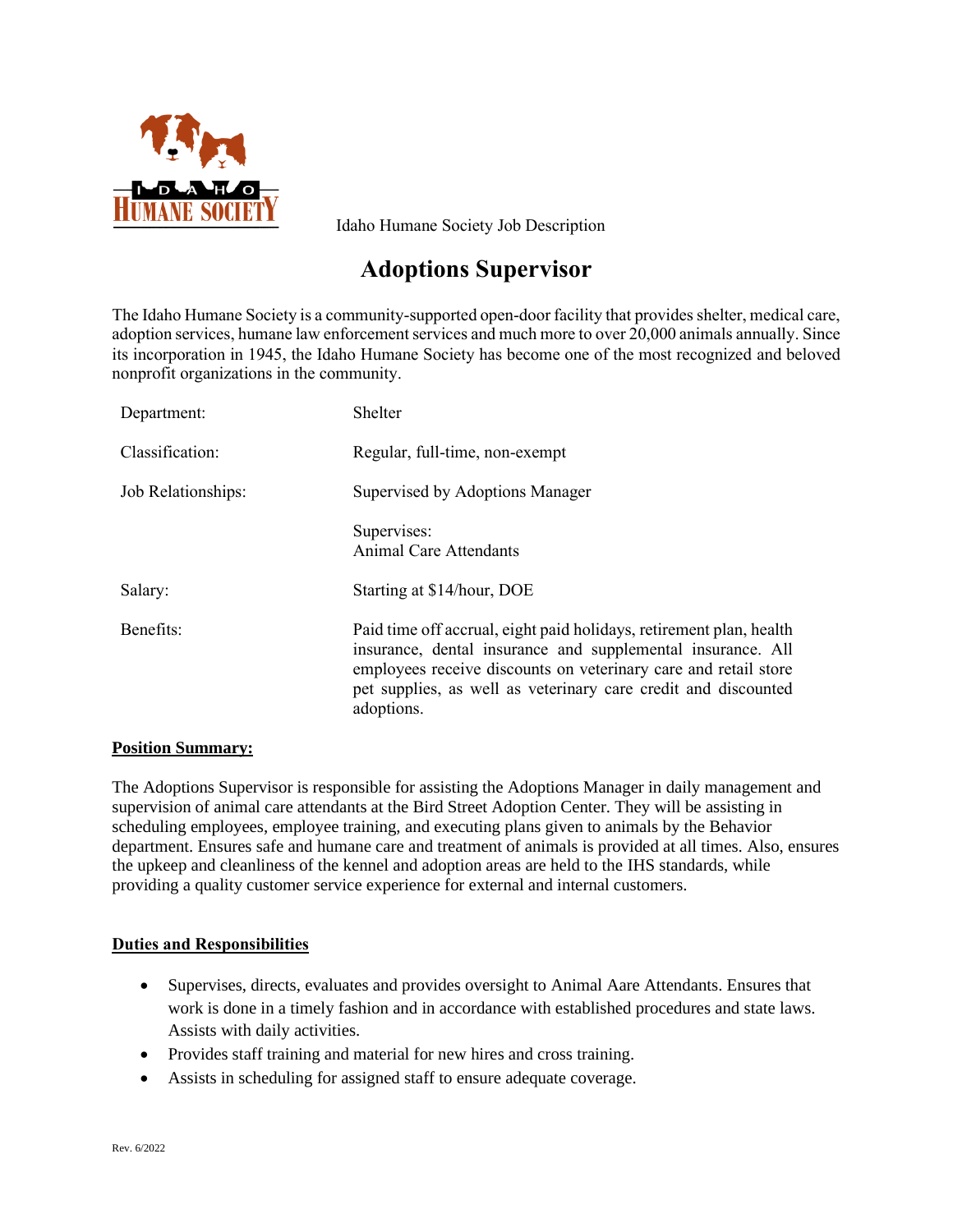- Meets with staff to share ideas to improve animal care, the customer service experience and the organization in general.
- Assists with evaluation and recommendations for discipline, including terminations.
- Responsible for shelter customer relations, to include answering questions about adoption fees, requests to speak to a manager, resolving customer complaints, and responding to emails/phone messages.
- Performs shelter rounds to check the health and assess the movement of animals; fills appropriate meds; submits vet check requests for any animal needing to be seen by a medical professional.
- Works with transport team to ensure that transfers are happening in a timely manner and assuring that the adoption floor is as full as possible at all times.
- Assists with inventory; if supplies are low, lets the appropriate staff member who orders those specific items know to have some ordered.
- Ensures PetPoint documentation is up to date and kennel cards are completed on all animals.
- If necessary, makes recommendations of dogs that need to be added to behavior modification programs, including specific behaviors that need to be addressed, and assists the behavior team.
- Oversees general cleanliness and safety of the Bird facility, assigning staff to ensure the shelter adheres to safety and cleanliness standards.

# **Qualifications**

- Required:
	- o Prior experience in animal care.
	- o Prior managerial experience.
	- o Excellent interpersonal, organizational and motivational skills as well as the ability to work well in a fast-paced environment and handle multiple tasks at once.
	- o Excellent oral and written communication skills and a genuine desire to model and facilitate productive communication in the workplace
	- o Sincere interest in IHS mission and vision.
- Desired:
	- o Experience working in a shelter/rescue environment.
	- o Experience with animal behavior.
- Education/Training
	- o High school diploma/ G.E.D.
	- o Knowledge of state and federal animal welfare compliance regulations

# **Working Conditions**

Work is performed in an animal shelter. Potential for exposure to environmental factors such as temperature variations, high noise levels, zoonotic diseases, animal waste, hazardous chemicals or chemical materials requiring OSHA Material Safety Data Sheets, anesthetics, sharp objects and potential hostile persons and/or dangerous and fractious animals.

# **Mental, Physical and Communications Demands**

The physical demands described here are representative of those that must be met by an employee to successfully perform the essential functions of this job. Reasonable accommodations may be made to enable individuals with disabilities to perform the essential functions.

• Ability to stay standing or active during entire shift.